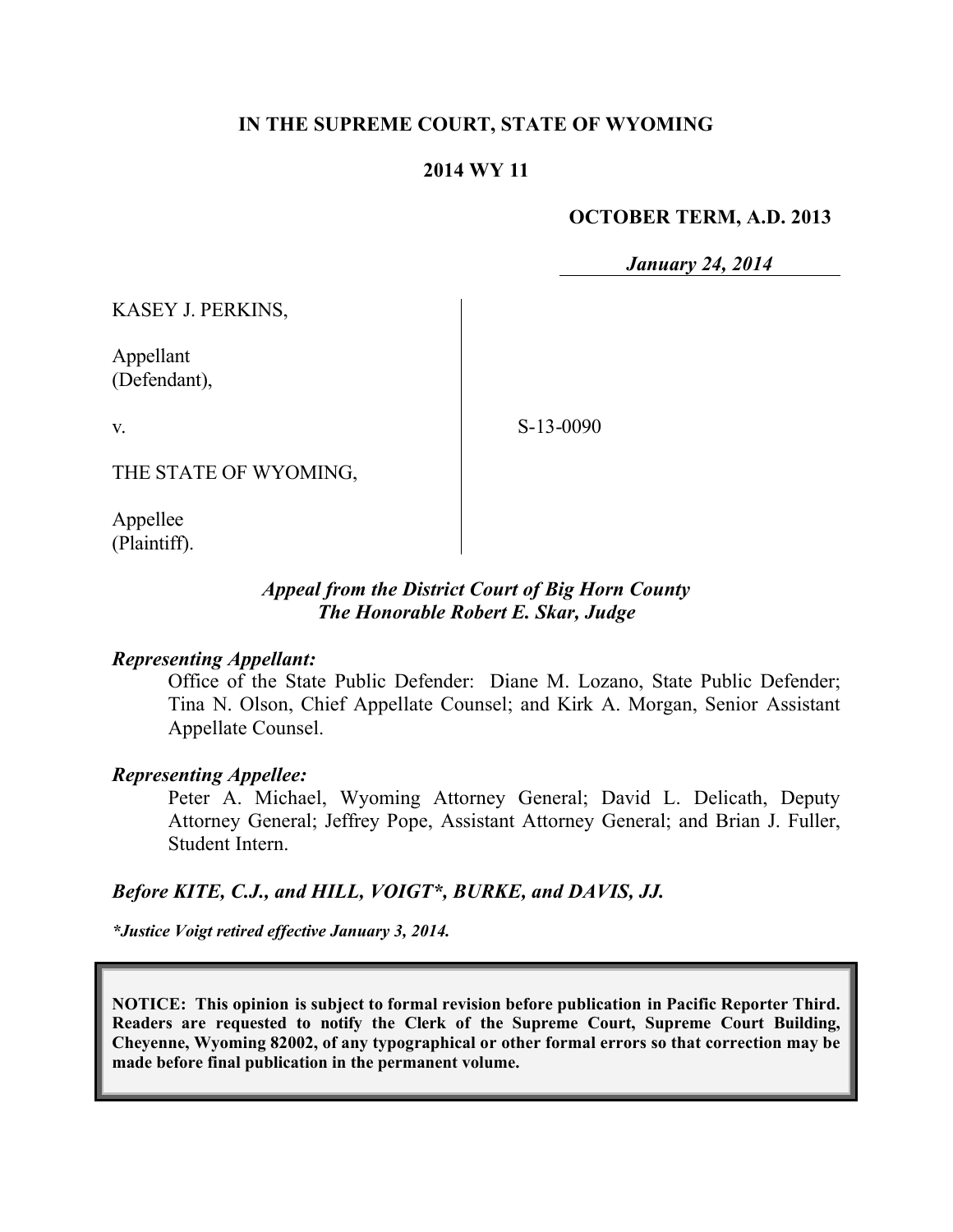**HILL,** Justice.

[¶1] Kasey Perkins entered *Alford* guilty pleas to four charges in the district court: two counts of promoting prostitution, one count of conspiracy to commit first degree sexual assault, and one count of aggravated assault and battery on a pregnant woman (his girlfriend). On appeal, Perkins contends that the "no contact" condition of probation is not reasonably related to his rehabilitation and furthermore is an encroachment upon his fundamental right to raise his children. We affirm.

## **ISSUE**

[¶2] Mr. Perkins presents a single issue on appeal:

Whether the district court abused its discretion when, during sentencing, and as a condition of probation, it ordered that Mr. Perkins have no contact with his minor children.

# **FACTS**

[¶3] Beginning in 2004, Perkins assaulted and sexually abused A.H., his minor girlfriend. In October of 2004 Perkins and another man, D.B., repeatedly punched and kicked A.H. while she was pregnant, hoping to cause a miscarriage. When A.H. cried, Perkins told her to "shut up or it is going to be worse," and that she would be of no use to him while pregnant.

[¶4] In 2004 and 2005 Perkins "sold" A.H. to D.B. for sex on two occasions. Though A.H. expressed she did not want to do these things, her fear of Perkins forced her to comply with the sexual exploitation. Additionally, between October and December of 2005, Perkins and D.B. forced A.H. to have sexual contact with the wife of D.B.

[¶5] Perkins also abused his and A.H.'s child, S.P. Between 2008 and 2011 Perkins touched S.P.'s genitals and breasts with his hands and private parts. During those years, on several occasions Perkins forced S.P. to touch and rub his genitals, engage in oral sex, and have sex with him. In May of 2011 A.H. went to the Big Horn County authorities and they subsequently arrested Perkins.

[¶6] In 2011 and 2012 the State charged Perkins with one count of aggravated assault and battery on a pregnant woman, in violation of Wyo. Stat. Ann. § 6-2-502(a)(iv); two counts of promoting prostitution, in violation of Wyo. Stat. Ann.  $\S$  6-4-103(a)(i); three counts of sexual exploitation of a child, in violation of Wyo. Stat. Ann. § 6-4-303(b)(ii); and one count of conspiracy to commit sexual assault in the first degree, in violation of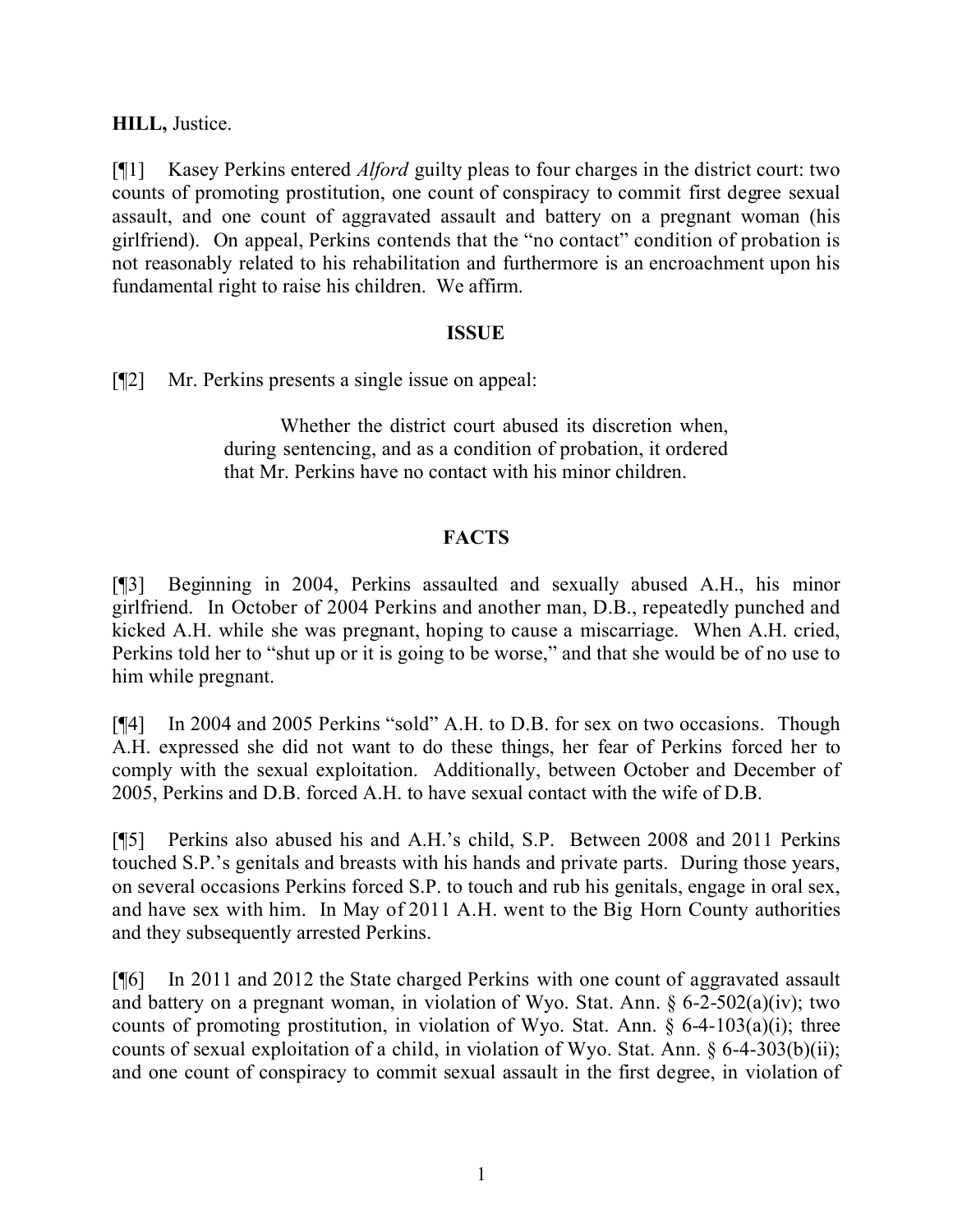Wyo. Stat. Ann. §§ 6-1-303(a) and 6-2-302(a)(i). The court sealed the file to protect the identities of the victims, all of whom were minors.

[¶7] After a series of preliminary motions, Perkins reached a plea agreement with the State and entered an *Alford* guilty plea on two counts of promoting prostitution, conspiracy to commit sexual assault in the first degree, and aggravated assault and battery on a pregnant woman. On October 30, 2012, the court entered a written Judgment Upon Plea of Guilty. Sentencing in this case was conducted on November 8, 2012, and the court accepted the plea agreement and issued a Sentence Order on March 26, 2013.

[¶8] After reviewing a Victim Impact Statement and a Presentence Investigative Report (PSI), the court sentenced Perkins to no less than ten years and no more than fifteen years imprisonment on the conspiracy to commit first degree sexual assault. The court imposed suspended sentences of incarceration and ten years probation on the remaining three counts to which Perkins pleaded guilty, to run consecutively with the term of the imprisonment for the conspiracy charge.

[¶9] After reviewing the various stipulations agreed to in Perkins' plea agreement, the district court noted:

> [COURT]: First of all, I consider you to be a very dangerous man, that you've affected many people's lives here for your own simple pleasure, and it's detestable and the Court is going to require you to be watched.

[¶10] The court then proceeded to impose 37 conditions of probation, including the following:

> The Defendant will not have contact with the victim of his offense, or the minor children of victim and Defendant, including but not limited to correspondence, telephone contact, text messaging, instant messaging or e-mail, or communication through third party. Upon the minor children of the victim and the Defendant reaching 18 years of age, the Defendant may have contact with the minor children.

[¶11] Regarding this provision, the court commented,

[COURT]: … You are going to be in prison long enough that your kids are likely to be above the age of 18 before you get out, and if not you are not to have any contact with them until they are 18 and able to fend [for] themselves with you; do [you] understand that?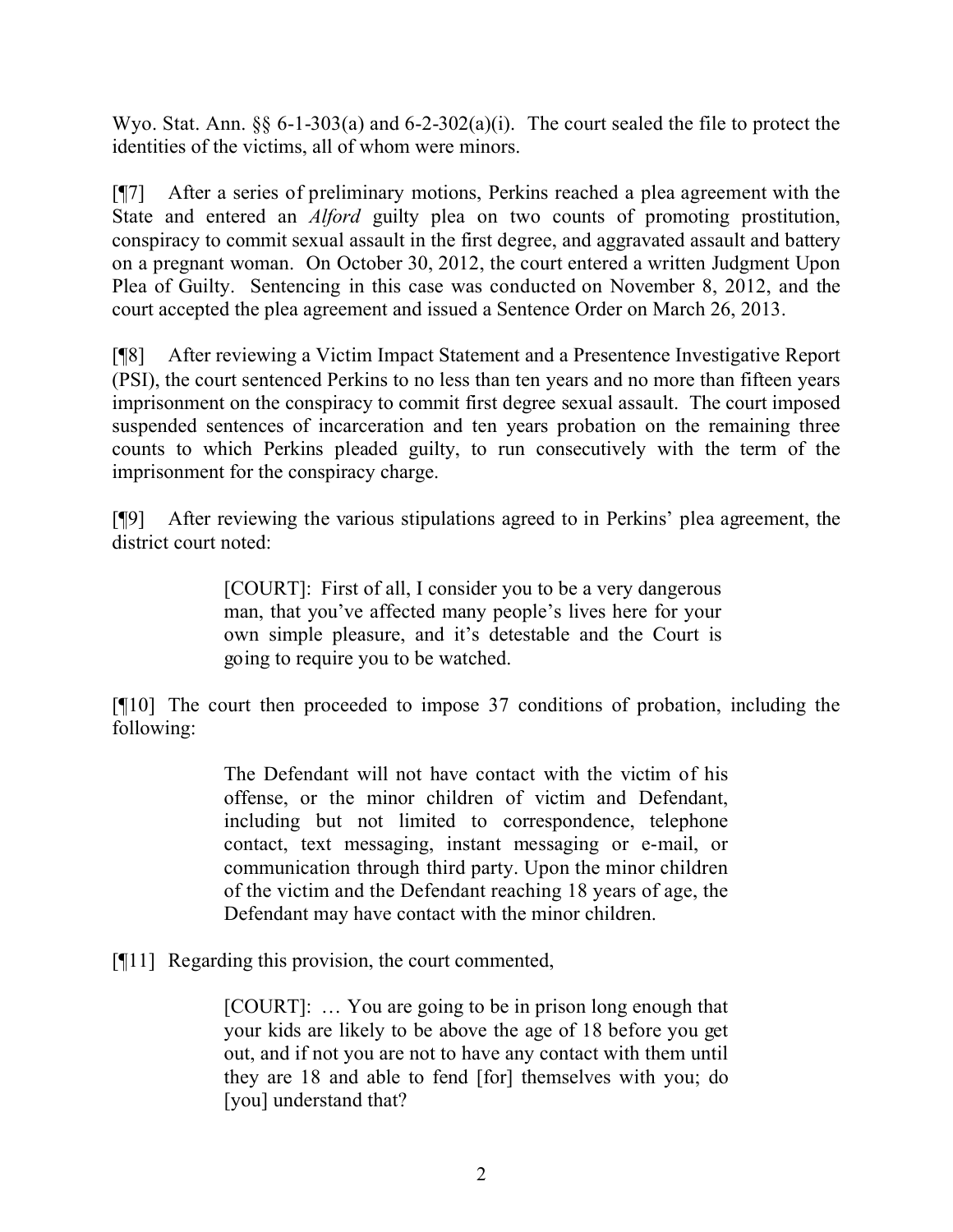[PERKINS]: Yes, sir.

[¶12] This appeal followed.

### **STANDARD OF REVIEW**

[¶13] When reviewing a district court's sentencing decision,

[w]e review … for abuse of discretion. *Roeschlein v. State*, 2007 WY 156, ¶ 17, 168 P.3d 468, 473 (Wyo. 2007). A sentence will not be disturbed because of sentencing . . . unless the defendant can show an abuse of discretion, procedural conduct prejudicial to him, circumstances which manifest inherent unfairness and injustice, or conduct which offends the public sense of fair play. *Id.* An error warrants reversal only when it is prejudicial and it affects an appellant's substantial rights. *Id.* The party who is appealing bears the burden to establish that an error was prejudicial. *Id*.

*Magnus v. State*, 2013 WY 13, ¶ 24, 293 P.3d 459, 467 (Wyo. 2013) (quoting *Noller v. State*, 2010 WY 30, ¶ 7, 226 P.3d 867, 869 (Wyo. 2010)).

### **DISCUSSSION**

[¶14] Perkins states his issue on appeal as whether or not the district court abused its discretion when, during sentencing and as a condition of probation, it ordered that Perkins have no contact with his minor children. He argues that the district court's "no contact" condition of probation is not reasonably related to his rehabilitation, and furthermore is an encroachment upon his fundamental right to raise his children. We find no abuse of discretion in the district court's sentencing decision.

[¶15] This Court's precedent, by statute and case law, supports that a district court has broad discretion to consider a wide range of factors about a defendant and the crime when imposing a sentence. *E.g.*, Wyo. Stat. Ann. § 7-13-304(a) (LexisNexis 2013) ("[t]he court *may* impose, and at any time modify, *any* condition of probation or suspension of sentence.") (emphasis added); *Jones v. State*, 2002 WY 35, ¶ 36 41 P.3d 1247, 1257-58 (Wyo. 2002); *Leyba v. State*, 882 P.2d 863, 865 (Wyo. 1994).

> They are free, in the exercise of their sentencing discretion, to consider victim impact statements, PSIs and other factors relating to the defendant and his crimes in imposing an appropriate sentence within the statutory range. *Garcia v.*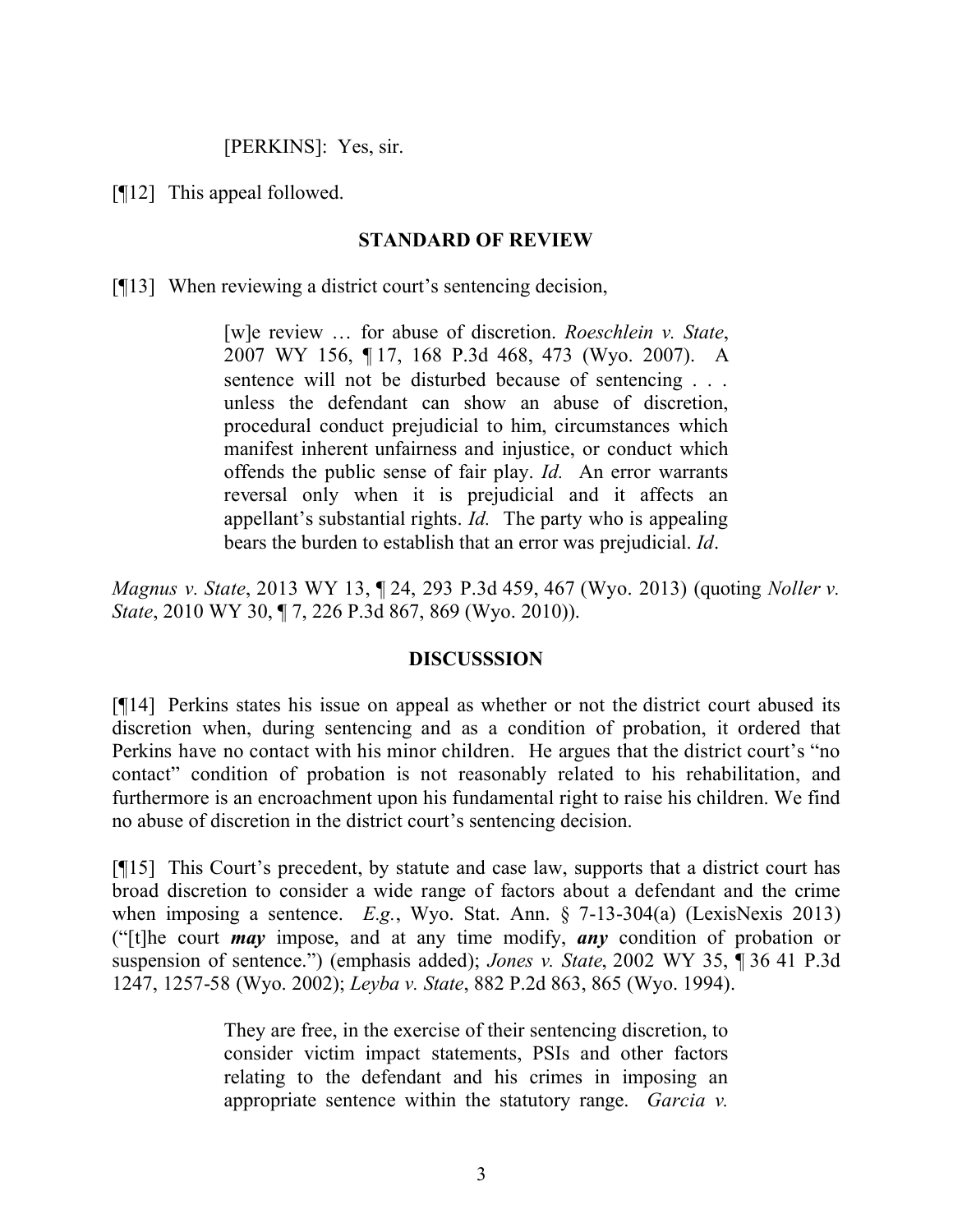*State*, 2007 WY 48, ¶ 10, 153 P.3d 941, 944 (Wyo. 2007) (citing *Smith v. State*, 2005 WY 113, ¶ 37, 119 P.3d 411, 422 (Wyo. 2005). Trial courts are permitted to consider a defendant's character when exercising their discretion to impose sentence. *Doherty* [*v. State*, 2006 WY 39], ¶ 35, 131 P.3d [963] at 974 [(Wyo. 2006)]. In evaluating character, the trial court may consider a broad range of reports and information. *Gorseth v. State*, 2006 WY 109, ¶ 15, 141 P.3d 698, 703 (Wyo. 2006). A defendant's cooperation with authorities and remorse for his actions are appropriate factors to be considered when imposing sentence. *Dodge v. State*, 951 P.2d 383, 386 (Wyo. 1997). A sentencing recommendation contained in a PSI is one of the factors that a court may properly consider in determining the appropriate sentence to impose. *Duke v. State*, 2009 WY 74, ¶ 15, 209 P.3d 563, 569 (Wyo. 2009).

*Magnus*, ¶ 25, 293 P.3d 459 (quoting *Noller*, ¶ 13, 226 P.3d at 871).

[¶16] Perkins argues that the wide discretion afforded to courts in sentencing is not without limitation. He argues that the "no contact" condition of his probation is not "reasonably related" to his rehabilitation, the criminal conduct for which he was convicted, or protection of the public. *See Jones*, ¶ 36, 41 P.3d at 1258. Indeed, in *Jones*, this Court recognized some limitations in imposing conditions of probation stating that "probation conditions must be reasonably related to rehabilitation, to the criminal conduct for which the probationer was convicted, and to the deterrence of future criminal conduct." *Id.*, ¶ 36, 41 P.3d at 1258 (citing *Lansing v. State*, 669 P.2d 923, 927-28 (Wyo. 1983)).

[¶17] Nevertheless, after a district court considers the wide latitude of variables in a defendant's case and circumstances, it can impose any probation condition so long as it is reasonably related to a penal goal such as rehabilitation, deterrence, or public protection. *See Jones*, ¶ 36, 41 P.3d at 1257-58. The court must "take into consideration on a caseby-case basis the nature and circumstances of the offense and the probationer's history and characteristics." *State v. McAuliffe*, 2005 WY 165, ¶ 17, 125 P.3d 276, 280 (Wyo. 2005). Here, that is exactly what the district court did.

[¶18] Perkins' violent and sexually perverse actions, as evidenced in the record, were not rare occurrences. Perkins punched and kicked his girlfriend, A.H., while she was pregnant, attempting to force a miscarriage. Later, he "sold" A.H., forcing her to have sex with another man. Perkins admitted to these acts as part of his plea agreement.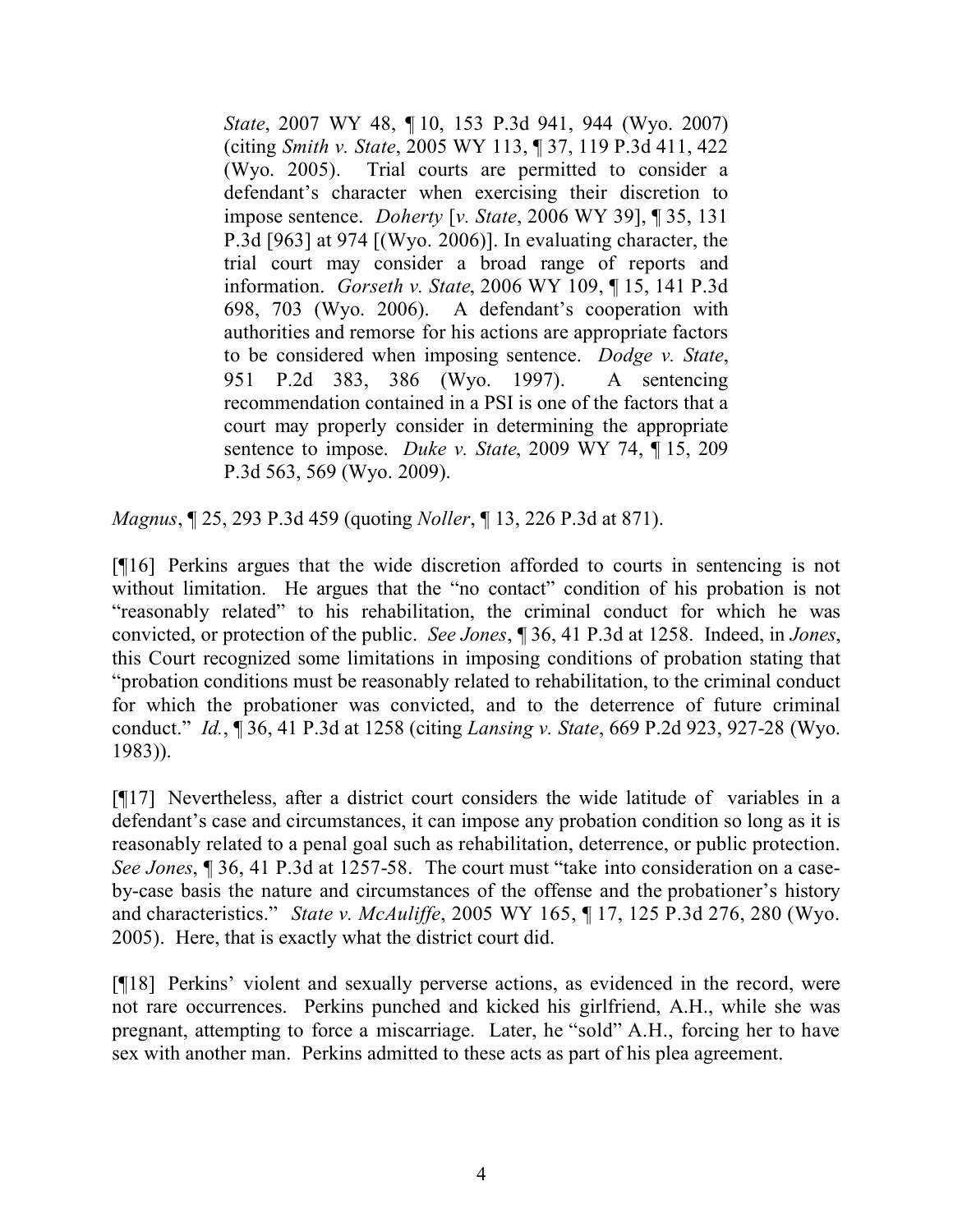[¶19] In addition to the charges for which Perkins was convicted, the district court properly considered A.H.'s victim statement at sentencing, as well as other charges against Perkins – even those charges for which he was not convicted. *See Magnus*, ¶ 25, 293 P.3d at 468; *see also*, *Manes v. State,* 2004 WY 70, ¶ 9, 92 P.3d 289, 292 (Wyo. 2004) ("Evidence of prior criminal activity is 'highly relevant to the sentencing decision' and may be considered by the sentencing court despite the fact that no prosecution or conviction may have resulted.") (quoting *Mehring v. State*, 860 P.2d 1101, 1117 (Wyo. 1993)).

[¶20] In her statement A.H. described how Perkins hurt S.P., who had to "[come] in this world fighting and now she'll have to fight the same way the rest of her life with guilt and depression." Indeed, the State originally charged Perkins with the repeated rape and sexual assault of S.P. Perkins' actions were detrimental to A.H. and his minor children – they were the victims. Therefore, it is abundantly clear and within the broad discretion of sentencing that a "no contact" condition is "reasonably related" to the violent sexual crimes for which he was convicted and for which he was charged. Furthermore, the "no contact" condition, as a punitive measure, will deter similar future criminal acts and is well within the purview of the public interest. There is little doubt that the condition of probation meets the "reasonably related" nexus of fitting Perkins' condition of probation to the broader circumstances under which he was brought to justice.

[¶21] We likewise reject Perkins' assertion that the "no contact" provision impermissibly encroaches on his fundamental right as a parent to raise his children. *See e.g.*, *Quilloin v. Walcott*, 434 U.S. 246, 255, 98 S.Ct. 549, 554, 54 L.Ed. 2d 511 (1978) (identifying that "on numerous occasions" the Court has recognized the relationship between parent and child as constitutionally protected). Perkins contends that even assuming *arguendo* the condition is valid, it impinges on a constitutional right and thus must be subject to "special scrutiny." *United States v. Consuelo-Gonzalez*, 521 F.2d 259, 265 (9th Cir. 1975). Perkins argues that "special scrutiny" requires that those conditions must be carefully tailored and reasonably related to the goal of reformation and rehabilitation and prohibiting further illegal conduct. *Id*.; *see also Jones*, ¶ 38, 41 P.3d at 1258 (this Court noted that blanket prohibitions in probation conditions, encroaching on one's constitutional right to privacy, may not be reasonable where the intrusion does not balance against the private interest).

[¶22] Distinguishable from this Court's holding in *Jones*, here the district court sufficiently tailored the "no contact" condition when it specifically applied that provision to A.H.'s two children – the victims of his crimes. *See Jones*, ¶ 44, 41 P.3d at 1259-60. Here, not only was the district court specific in defining no contact with his two children – the victims of his repeated abuse, but the court also limited the condition to cover only that time in which the children are minors. Here, and contrary to *Jones*, the conditions imposed by the district court were specific – "no contact" with Perkins' two children until the age of majority. Furthermore, and as noted before, the condition was reasonably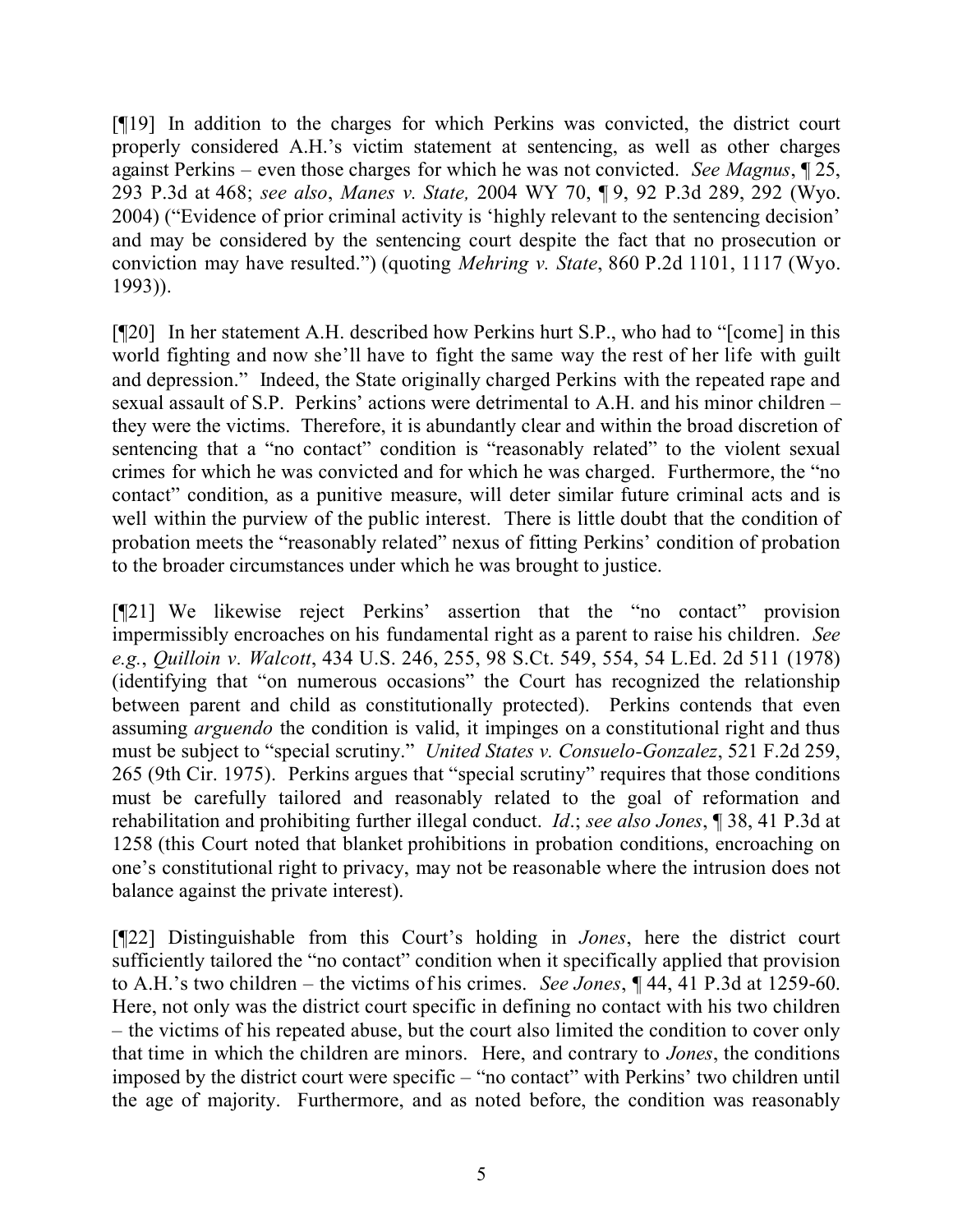related to protecting those children from the significant and chronic pattern of abuse for which Perkins was charged.

[¶23] Furthermore, although this Court has never directly addressed the constitutional issue of concern here, similar circumstances have led other courts to uphold similar probation conditions. The North Dakota Supreme Court upheld a blanket prohibition preventing a defendant convicted of sexual abuse of a child from having contact with any minor, including his own. *See State v. Ehli*, 2004 ND 125, ¶ 11, 681 N.W.2d 808, 810 (N.D. 2004) (the court noted the constitutional dimension of the parent-child relationship, but stated, "[t]hat right is not, however absolute and unconditional, and it may be curtailed or suspended if harmful to the child." *Id.*, ¶ 9, 681 N.W.2d 809 (citing *In re B.N.*, 2003 ND 68, ¶ 19, 660 N.W.2d 610, 615 (N.D.2003)). Colorado upheld a similar condition because the condition specifically listed with whom the convicted sexual childabuser could not associate. *People v. Devorss*, 277 P.3d 829, 835-36 (Colo. Ct. App. 2011) (The court found no ambiguity in the provision: "[y]ou shall have no contact with any child under the age of eighteen (18), including your own children[.]"). Georgia affirmed a blanket "no contact" until majority-age condition between the defendant and his seven-year-old daughter after he molested her. *Tuttle v. State*, 450 S.E.2d 863, 864- 65 (Ga. Ct. App. 1994). In *Tuttle*, the court held, "[a] condition of probation which precludes contact between the perpetrator of a sexual crime and his victim bears a reasonable relation to future criminality especially where a family relationship provided the opportunity for the past criminal conduct." *Id*. at 864 (citing *Potts v. State*, 207 Ga. App. 863, 866(3), 429 S.E.2d 526 (1993); *Hardman v. Hardman*, 185 Ga. App. 519, 521(5), 364 S.E.2d 645 (1988) (overruled on other grounds); *Pender v. Witcher*, 196 Ga. App. 856, 397 S.E.2d 193 (1990); *West v. State*, 160 Ga. App. 855, 856(4), 287 S.E.2d 694 (1982)). Florida has upheld a similar condition for those same reasons.

> We hold that a special condition of probation which precludes contact between the perpetrator of a sexual crime and his or her victim bears a reasonable relation to future criminality especially where a familial relationship provided the opportunity for the past criminal incident.

*Jano v. State*, 559 So. 2d 1270, 1272 (Fla. Dist. Ct. App. 4<sup>th</sup> Dist. 1990). All of these cases support the proposition that "no contact" probation conditions will be upheld where they are used to protect victims from a defendant. This is exactly what the district court did here.

[¶24] Finally, Perkins argues that the "no contact" probation condition violates his constitutional right to raise his children, regardless of his fitness as a parent. *See Santosky v. Kramer*, 455 U.S. 745, 753, 102 S.Ct. 1388, 1395, 71 L.Ed. 2d 599 (1982), ("Even when blood relationships are strained, parents retain a vital interest in preventing the irretrievable destruction of their family life."). Nevertheless, those rights are